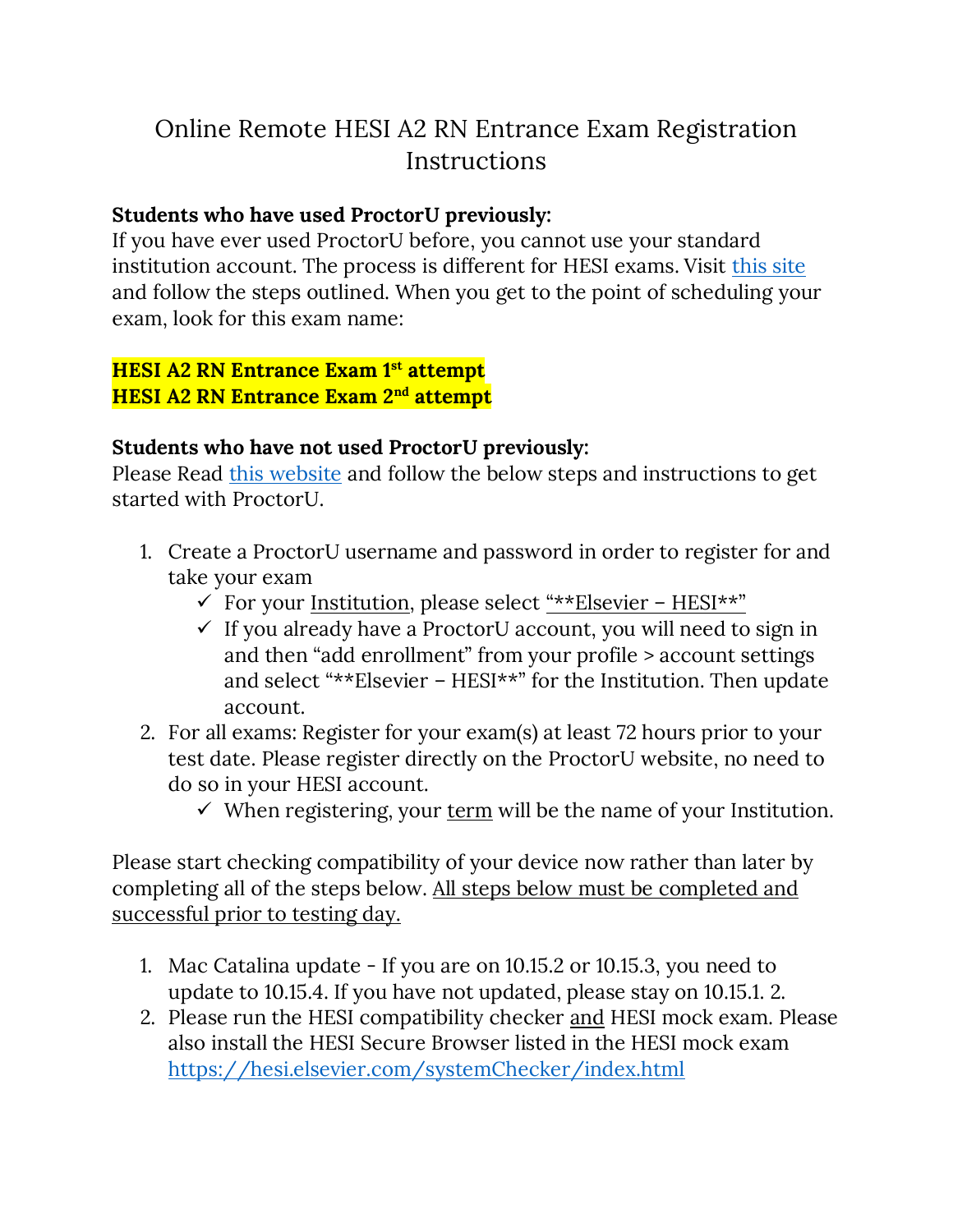- 3. Download the ProctorU extension <https://www.proctoru.com/portal/elsevier-hesi>
- 4. Run the ProctorU compatibility checker <https://www.proctoru.com/portal/elsevier-hesi>
- 5. Hardwire internet connection into the device before testing to improve performance.
- 6. Use their evolve USERNAME not their email address when logging into HESI to take their exam.

# **All Students:**

Once you have set up your ProctorU account and have registered for your HESI Exam Session, please email your registration confirmation to [hvincent@trcc.edu.](mailto:hvincent@trcc.edu)

## **Important Notes For Testing:**

- $\checkmark$  You will need to have your Evolve username and password in order to test (you will be prompted for this after starting your exam session).
- $\checkmark$  You'll need a computer, a webcam, and a microphone to take this exam. You will also need to be in a well-lit, private and quiet area that is free from interruption.
- $\checkmark$  You will be connected to a live proctor for this exam and asked to show a physical, valid, Government issued ID to authenticate your identity. Your face and your screen will also be recorded through the duration of the exam.
- $\checkmark$  You will be asked to show your entire testing space during the startup process.
- $\checkmark$  The startup process will take between 10-25 minutes and does not deduct against your actual exam time.
- $\checkmark$  It is important that you have enough bandwidth available during the exam. Be aware that other people on your network streaming videos or using excessive bandwidth can impact your testing experience.

### **Helpful ProctorU Tutorials & Testing Instructions:**

[Readiness Guide](file:///C:/Users/hvincent/Downloads/Record+%20Readiness%20Document.pdf)

#### **Assistance:**